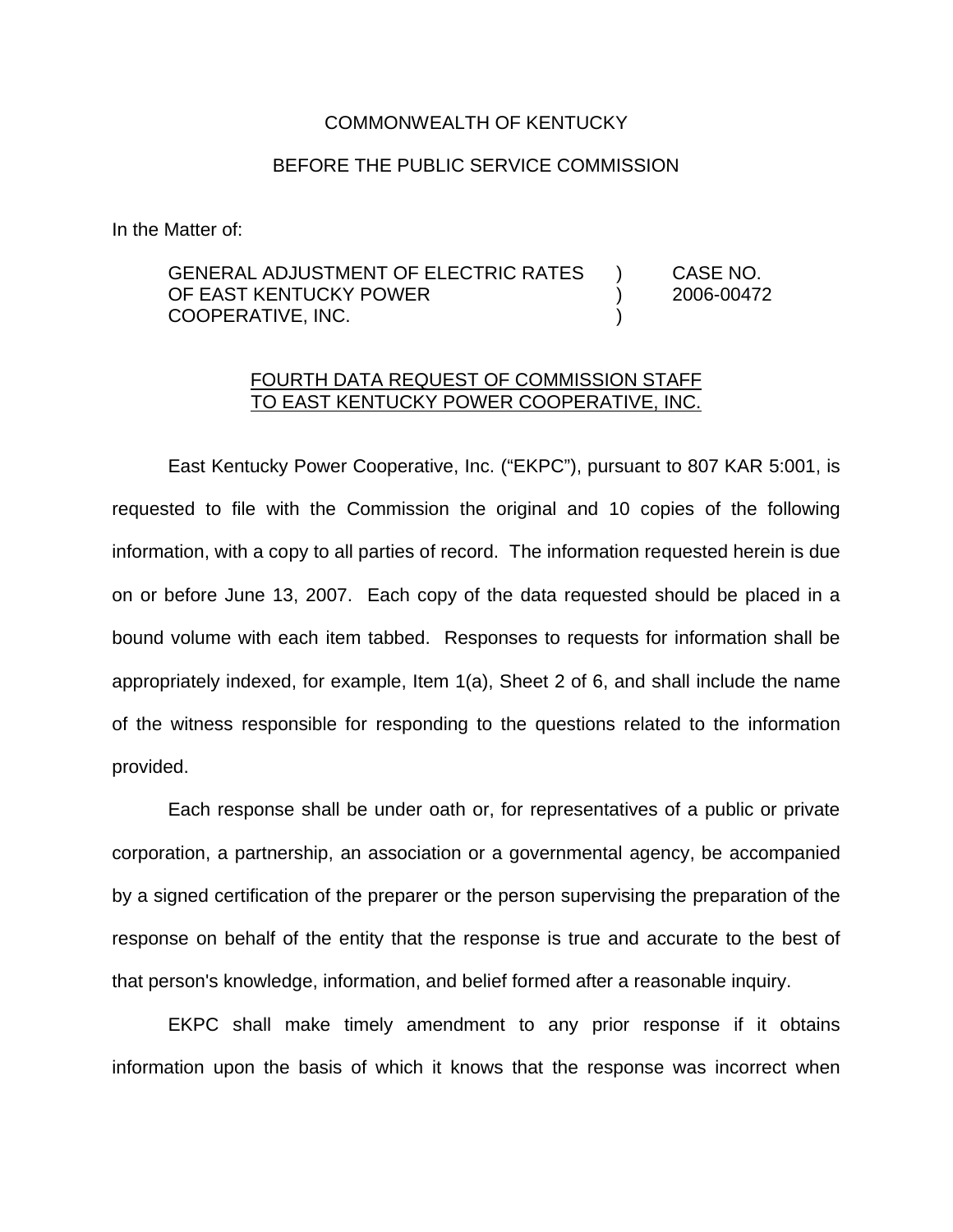made or, though correct when made, is now incorrect in any material respect. For any request to which EKPC fails to furnish all or part of the requested information, EKPC shall provide a written explanation of the specific grounds for its failure to furnish.

Careful attention shall be given to copied material to ensure its legibility. When the requested information has been previously provided in this proceeding in the requested format, reference may be made to the specific location of that information in responding to this request. When applicable, the requested information shall be provided for total company operations and jurisdictional operations, separately.

1. Refer to the response to the Commission Staff's Third Data Request dated May 1, 2007 ("Staff's Third Request"), Item 2. The following questions relate to information contained on the CD provided in the response.

a. Rows 8 through 31 of the "Details" tab of the spreadsheet file "PSC Response 2 Adjustment 3.xls" and Columns E through H of the "Sheet 1" tab of the spreadsheet file "PSC Response 2 Adjustment 25.xls" cannot be viewed. Provide electronic copies of the referenced spreadsheet files with all sections of the spreadsheet viewable.

b. Refer to the "Shift and OT" tab of the spreadsheet file "PSC Response 2 – backup for schedules 4, 5, part of 6.xls." Explain in detail why the majority of the adjustment calculations shown on this tab page reference 2 percent increases instead of 3 percent. In addition, indicate which percentage increase is correct.

c. Refer to the spreadsheet file "psc 2 backup for schedule 9.xls."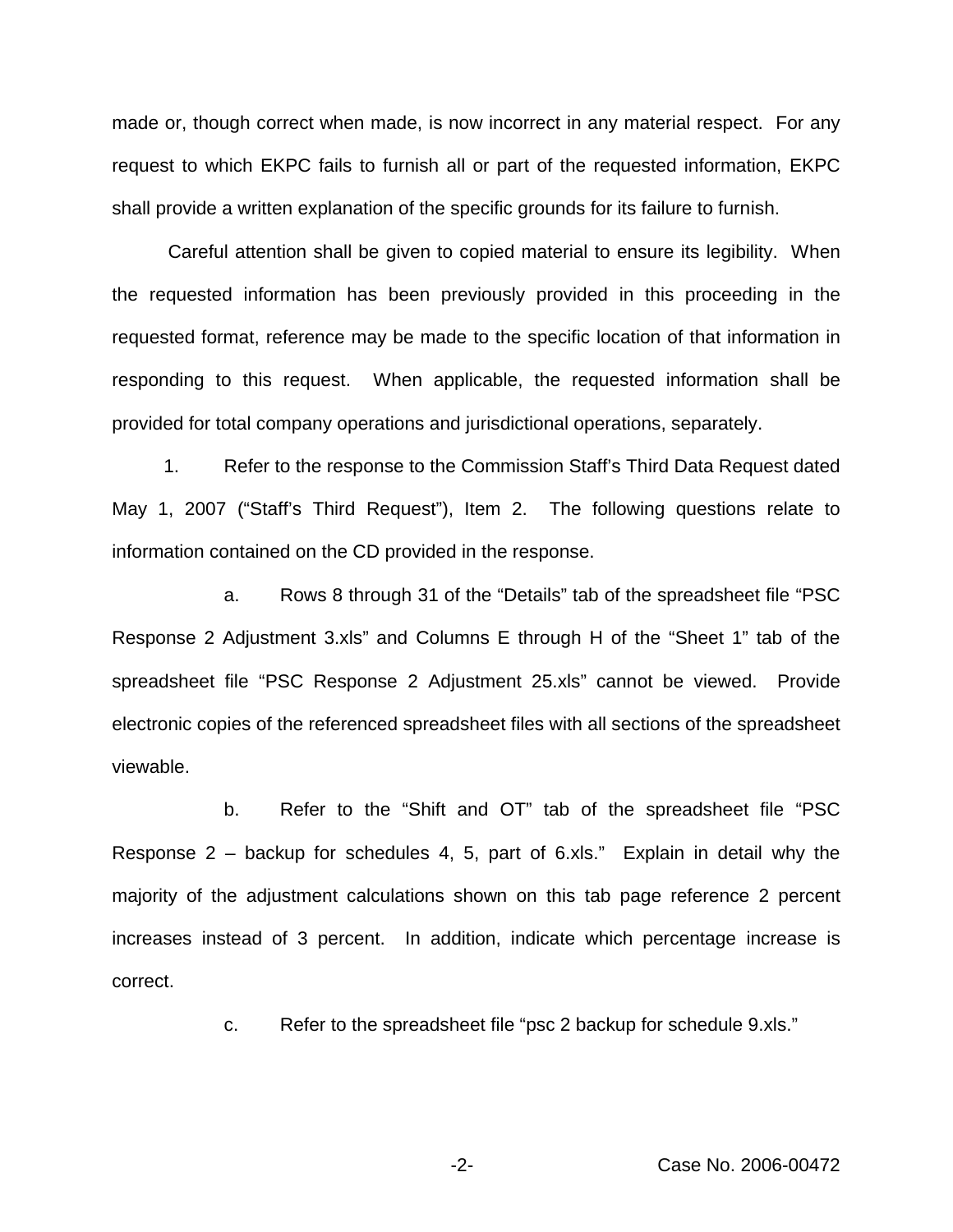(1) Explain the purpose of the information shown on the "Prop  $Tax - 123106"$  and "Prop Tax  $- 123106$  (2)" tabs.

(2) Explain why the totals from the "Prop Tax – 93006" tab should be used for the proposed property tax adjustment rather than the totals from the "Prop Tax – 123106" and "Prop Tax – 123106 (2)" tabs.

(3) Provide copies of the actual property tax bills that support the monthly amounts presented on the "PTax Exp" tab.

d. Refer to the spreadsheet file "PSC Response 2 Adjustment 19.xls."

(1) Explain how the balances shown on this spreadsheet for Account No. 92100 – Propane – Expense; Account No. 93022 – Propane – Expense; and Account No. 92100 – ACES – Expense were determined.

(2) The balances shown on this spreadsheet for the first six accounts listed have been cross-checked with the trial balances provided in the response to the Commission Staff's First Data Request dated December 5, 2006 ("Staff's First Request"), Items 13(a and b) and the response to the Kentucky Industrial Utility Customers, Inc. ("KIUC") Second Data Request dated April 30, 2007 ("KIUC Second Request"), Item 1.70. While the balances for the first six accounts shown on the spreadsheet agree with the trial balance provided in the Staff's First Request, Items 13(a and b), five of the six accounts do not agree with the trial balance provided in the KIUC Second Request, Item 1.70. Both trial balances are supposed to be as of September 30, 2006. Explain the reason(s) for these differences and indicate which account balances are correct.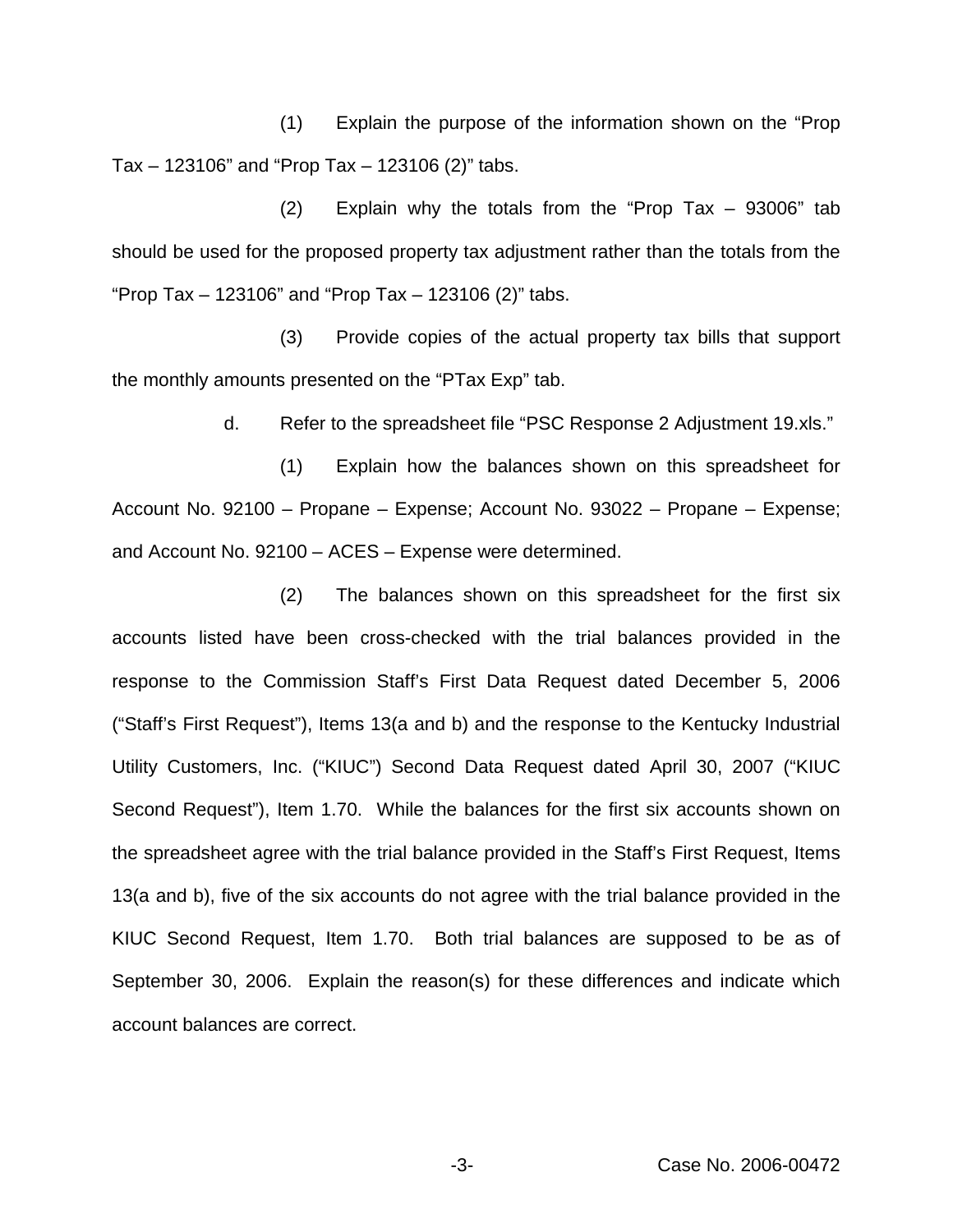(3) Prepare a comparison of the September 30, 2006 trial balances submitted in the response to the Staff's First Request, Items 13(a and b) and the response to the KIUC Second Request, Item 1.70. For each account balance that is different, explain the reason(s) for the differences and indicate which account balance is correct.

e. Refer to the Application, Exhibit F, Schedule 23, page 2 of 3, and file "PSC Response 2, Adjustment 23.pdf."

(1) The invoices provided in the file "PSC Response 2, Adjustment 23.pdf" show that the East Central Reliability Council ("ECAR") dues listed for October and November 2005 on Application Exhibit F, Schedule 23, page 2 of 3, are actually invoices for October and November 2006 from Reliability First. Provide copies of the October and November 2005 invoices from ECAR. In addition, identify Reliability First and describe the function of this entity.

(2) Explain why there were no ECAR dues for the months of July through September 2006. If there were ECAR dues for these months, provide the actual invoices for these dues.

(3) Schedule 23, page 2 of 3, shows the Southeast Reliability Council ("SERC") 2007 Invoice to be \$132,828. The invoices in the file "PSC Response 2, Adjustment 23.pdf" show a quarterly invoice from the North American Electric Reliability Council ("NAERC") in the amount of \$33,206.94. Annualizing this quarterly amount produces a total of \$132,828. Describe the differences between SERC and NAERC and explain why the NAERC invoice has been presented in Schedule 23 as the SERC invoice.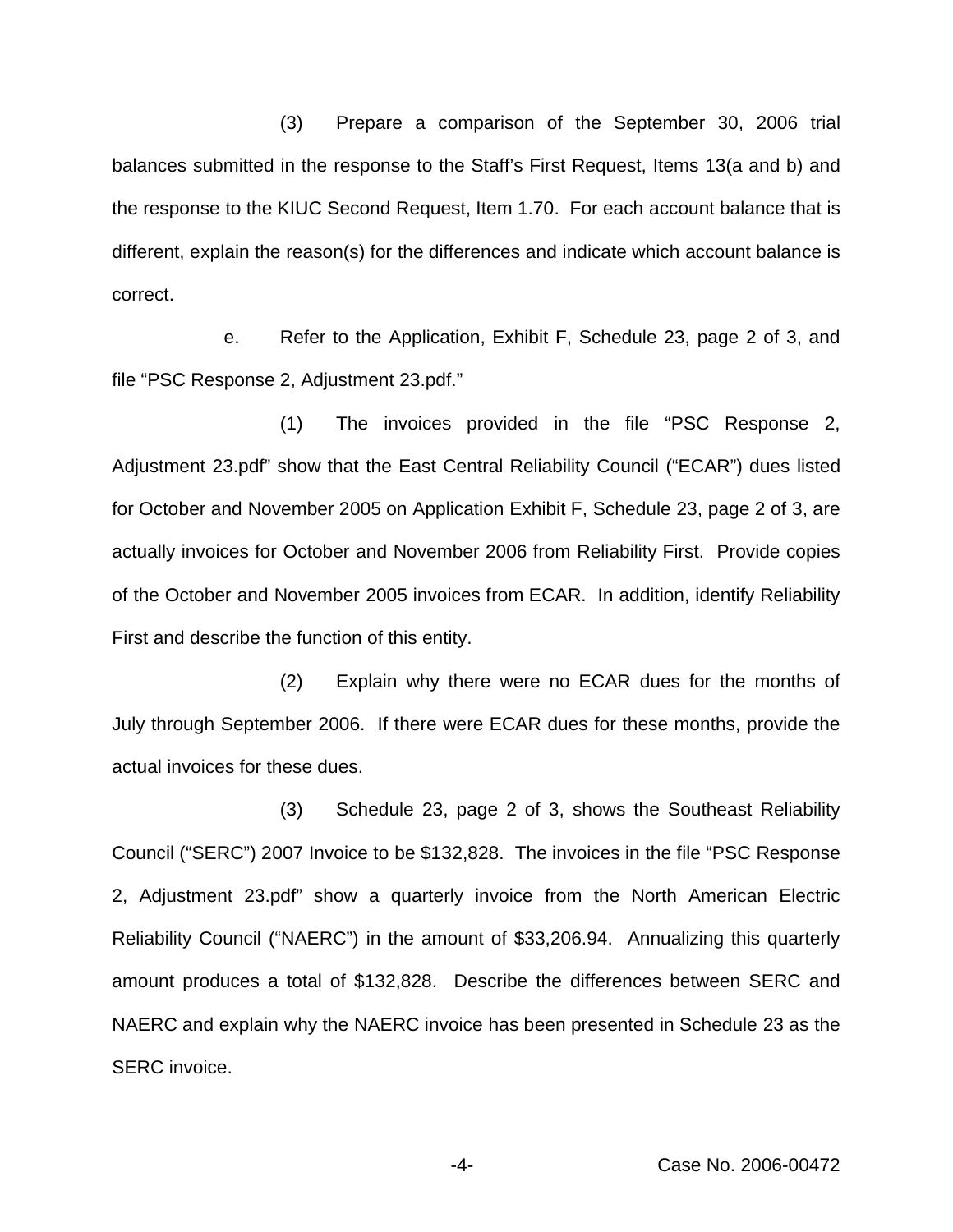(4) Provide copies of the actual invoice received from SERC in the amount of \$78,067 and from NAERC in the amount of \$33,206.94.

2. Refer to the response to the Staff's Third Request, Item 5.

a. In the response to Item 5(c) EKPC states, "If the surcharge is to be excluded EKPC concurs with the approach followed in the aforementioned KU and LGE proceedings." Does EKPC contend that an exclusion is not necessary? Explain the response and include a discussion of how EKPC's position is consistent with the provisions of KRS 278.183(2).

b. In the response to Item 5(c) EKPC states, "The 1.35 TIER proposed by EKPC or any approved TIER different than 1.15 in this proceeding may necessitate a further adjustment in either the base revenue requirement or surcharge." Explain the meaning of this statement and provide examples of the type of "further adjustment" EKPC would envision.

c. Refer to the response to Item 5(a)(1), Attachment 1. Explain the environmental surcharge adjustment to cash and cash equivalents in the amount of \$880,000.

3. Refer to the response to the Staff's Third Request, Item 6.

a. Concerning the response to Item 6(a), what was the average annual interest rate EKPC experienced on its investments for calendar years 2001 through 2006?

b. For the 6 months after test-year end, did EKPC experience interest rates on its investments that were significantly higher, significantly lower, or about the same as experienced during the test year?

-5- Case No. 2006-00472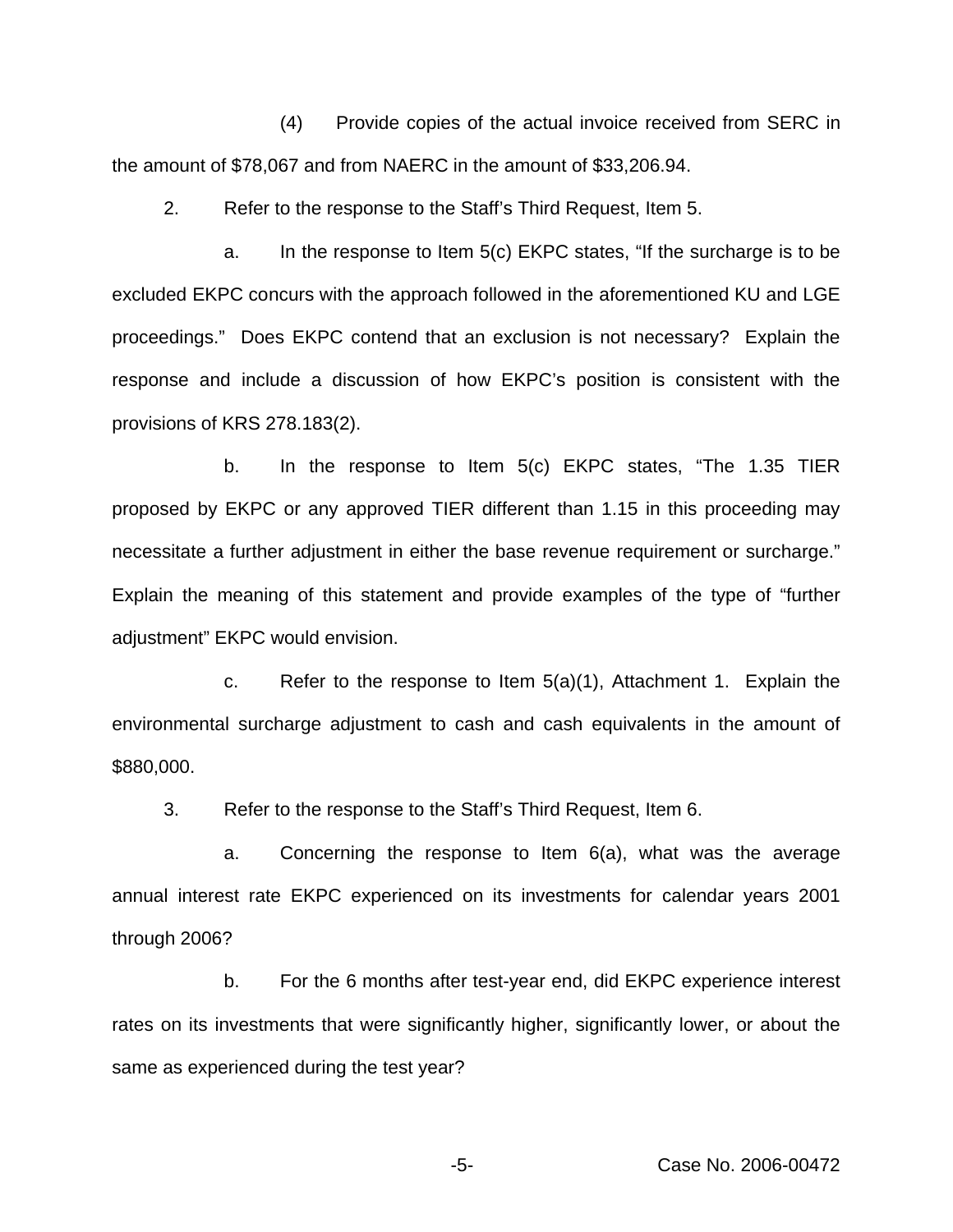c. What are EKPC's expectations concerning the interest rates available for its investments over the next 12 months? Explain the response.

d. Refer to the response to Item 6(e), the Attachment, pages 1 and 4 of 6. Explain how EKPC could earn interest income, as shown on page 1 of 6, in February, March, and April of 2005 on "Temporary Cash Investments – Smith Pollution Control Bond Fund" when there is no indication that investment funds were available, as shown on page 4 of 6.

e. Refer to the response to Item 6(e), the Attachment, pages 1 through 3 of 6.

(1) What was the average actual monthly interest income for the 27 months covered by the response?

(2) Using the response to subpart (1) above, calculate an annualized interest income.

4. Refer to the response to the Staff's Third Request, Item 9, and the response to the KIUC Second Request, Item 1.52, page 2 of 2. EKPC has proposed to recognize annualized salaries of \$1,996,160 for 30 new employees it had expected to hire by March 31, 2007.

a. Using the information provided in the referenced data responses, provide the annualized salaries for those positions which have been filled by EKPC.

b. Would EKPC agree that, if any of the new positions are recognized as part of the payroll adjustment, only the annualized salaries for the new positions actually hired should be included in the adjustment? Explain the response.

5. Refer to the response to the Staff's Third Request, Item 10.

-6- Case No. 2006-00472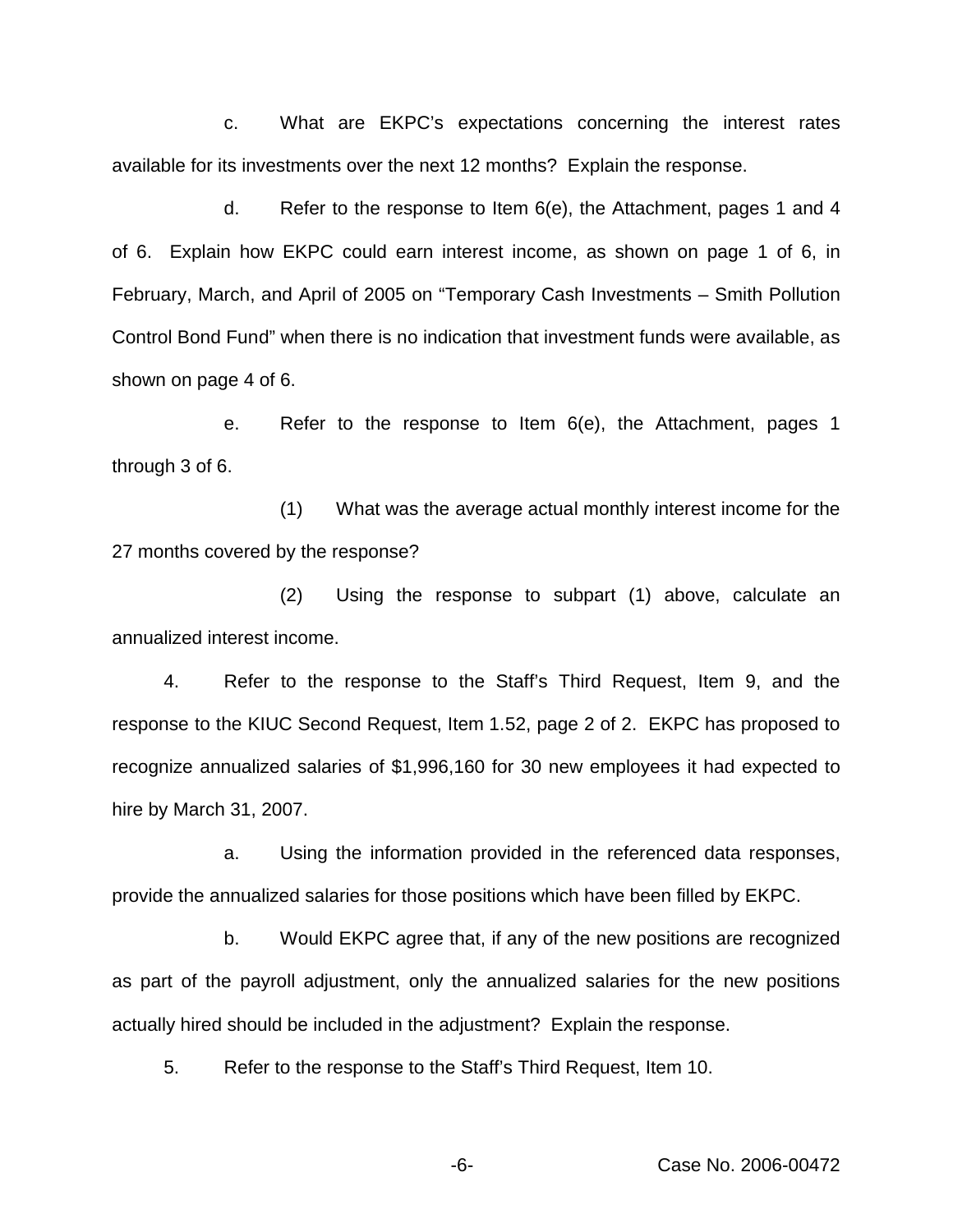a. Refer to the response to Item 10(c). EKPC was asked if cost/benefit analyses or studies were performed by or for EKPC concerning the "earlyout" retirement program. In addition, if no cost/benefit analyses or studies were performed, EKPC was requested to explain in detail why such analyses or studies were not performed. EKPC responded that there were no cost/benefit analyses performed concerning the program, but failed to provide the requested explanation. Provide the originally requested explanation of why cost/benefit analyses were not performed.

b. Refer to the response to Item 10(e).

(1) Provide a breakdown of the total annual savings associated with the "early-out" retirement program between salaries, payroll taxes, and employee benefits.

(2) Would EKPC agree that the annual savings associated with this program should be included for rate-making purposes in this proceeding? Explain the response.

c. Refer to the response to Item 10(f).

(1) Explain why EKPC believes the total actual costs of the program of \$601,450.60 reflect an immediate cash outlay.

(2) How many annual installments did EKPC elect to utilize to finance the \$601,450.60?

(3) If EKPC elected to pay the \$601,450.60 in multiple annual installments, calculate the total cost including the 8.5 percent annual interest charged on the installments.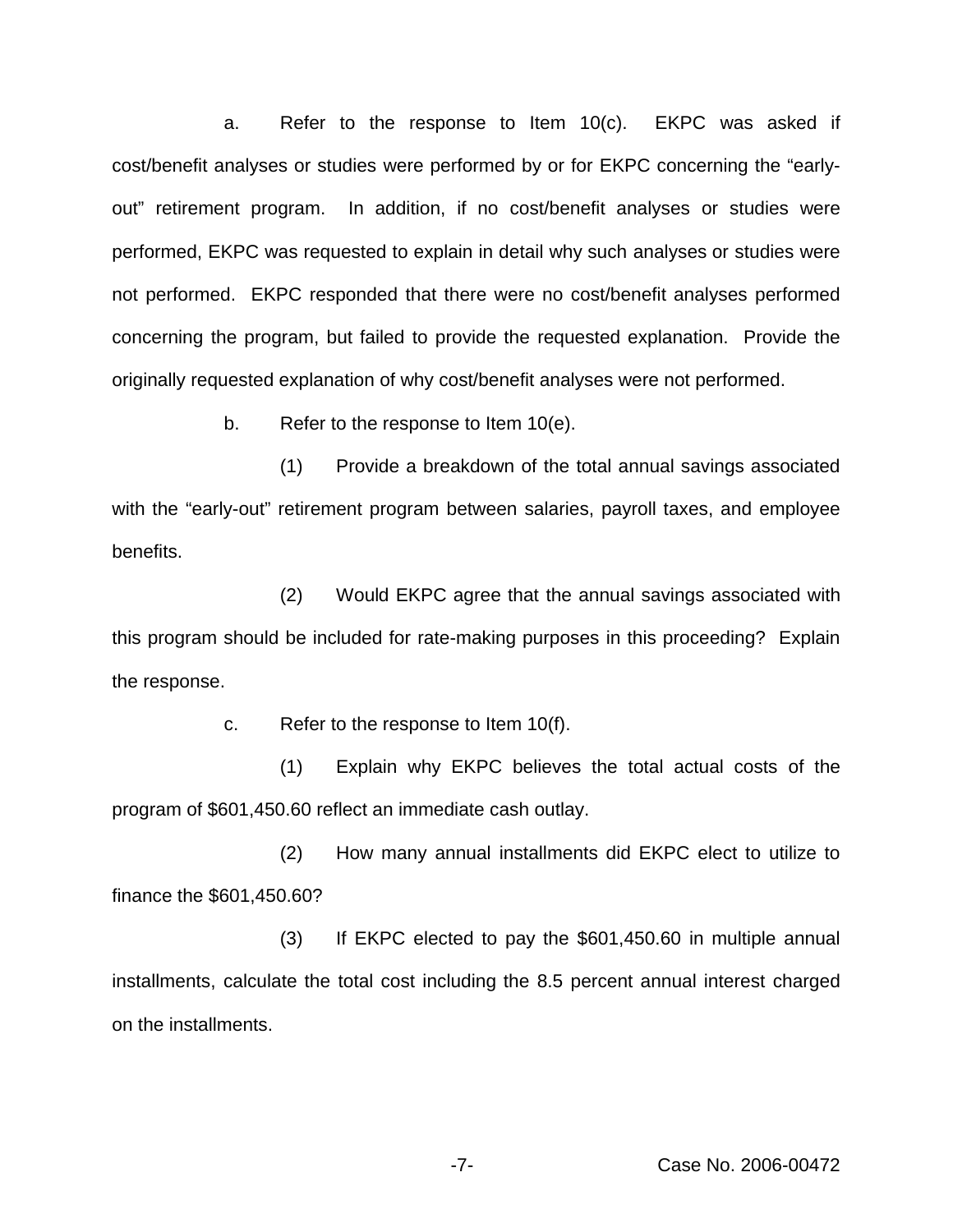(4) If the costs associated with the "early-out" retirement program were to be included for rate-making purposes in this proceeding, would EKPC agree that the adjustment should recognize the number of years over which the total costs have been financed? Explain the response.

6. Refer to the response to the Staff's Third Request, Item 11.

a. As of test-year end, provide the total number of employees who paid a family contribution to medical costs and the total number of employees who paid a single contribution to medical costs.

b. Explain why it is reasonable to use the mathematic average of the contribution rates for the two options rather than a weighted average approach that would reflect the proportion of family and single contributions.

7. Refer to the response to the Staff's Third Request, Item 12.

a. Do the property tax assessments issued by the Kentucky Department of Revenue ("KDR") always match exactly the net book values EKPC provided to KDR? If no, describe the type and nature of the differences.

b. Explain how construction work in progress is treated in the determination of property taxes.

8. Refer to the Application, Exhibit F, Schedule 8, page 3 of 3, and Schedule 9, page 2 of 2.

a. Explain in detail why both proposed adjustments to property taxes compare a normalized level of property taxes to the test-year actual property tax expense.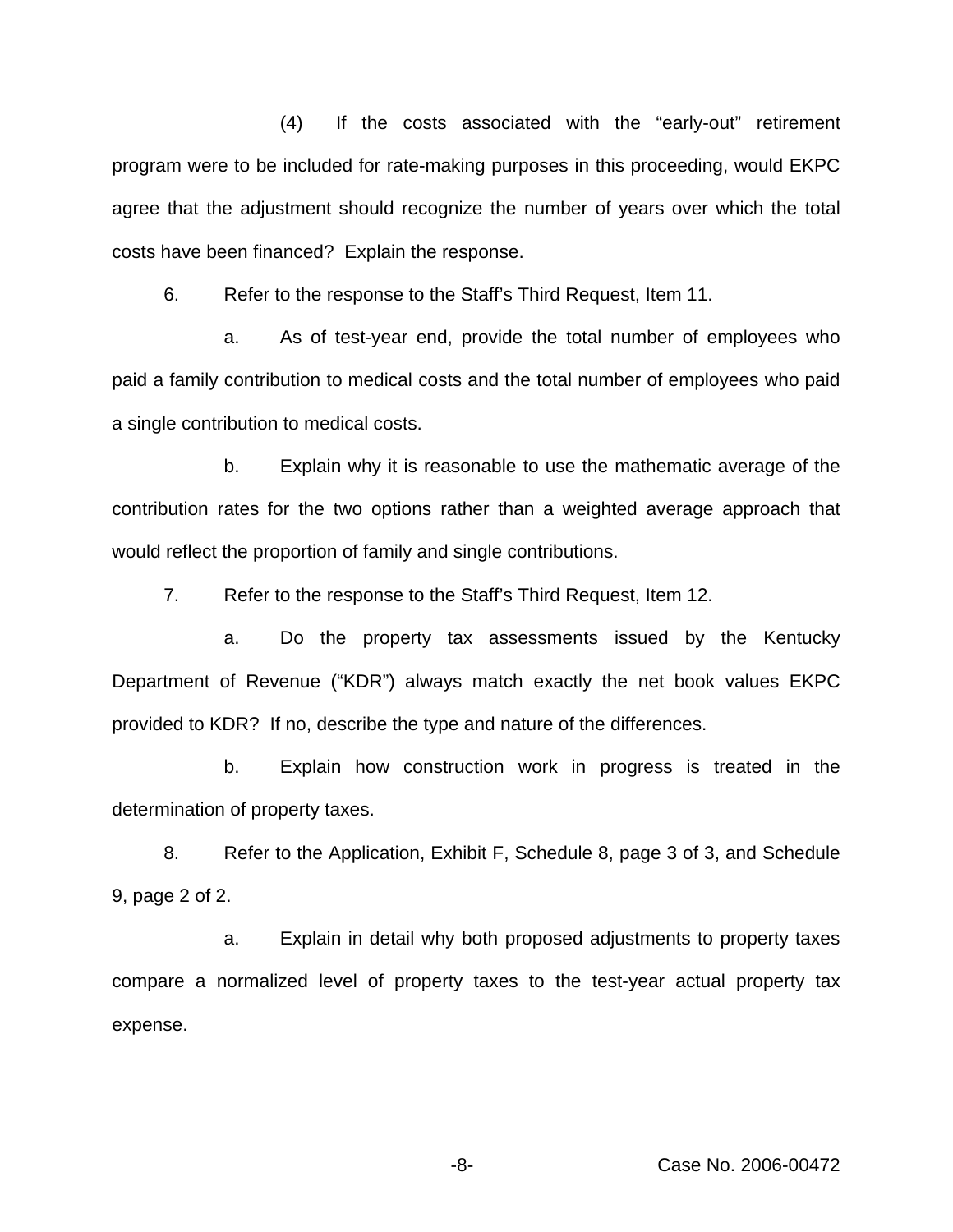b. Explain why these proposed adjustments to property taxes were not calculated in a manner similar to the approach used for depreciation expense, where the first adjustment compared the annualized expense to the test-year actual expense and then the second adjustment compared the annualized expense with a final normalization of expense that reflected the new depreciation rates.

9. Refer to the response to the Staff's Third Request, Item 13 and the response to the KIUC Second Request, Item 1.23, page 2 of 2.

a. Does EKPC receive an initial property tax assessment and a final property tax assessment from either the KDR or the various county property valuation administrators? Explain the response.

b. Do the schedules shown on pages 3 through 8 of 42; pages 10 through 14 of 42; pages 16 through 21 of 42; pages 23 through 28 of 42; pages 30 through 35 of 42; and pages 37 through 42 of 42 reflect a recap of the actual property tax bills received for a particular year? If no, explain what these schedules represent.

c. Refer to the response to the KIUC Second Request, Item 1.23. In this response EKPC has indicated that, with the exception for the state rates, all property tax rates reflect an averaging calculation based on actual 2004 property taxes.

(1) Explain why it is reasonable to utilize averaged property tax rates to calculate the property tax adjustment.

(2) Explain in detail why the averaged property tax rates were based on 2004 taxes rather than 2006.

d. Refer to the response to Item 13, pages 37 through 42 of 42.

-9- Case No. 2006-00472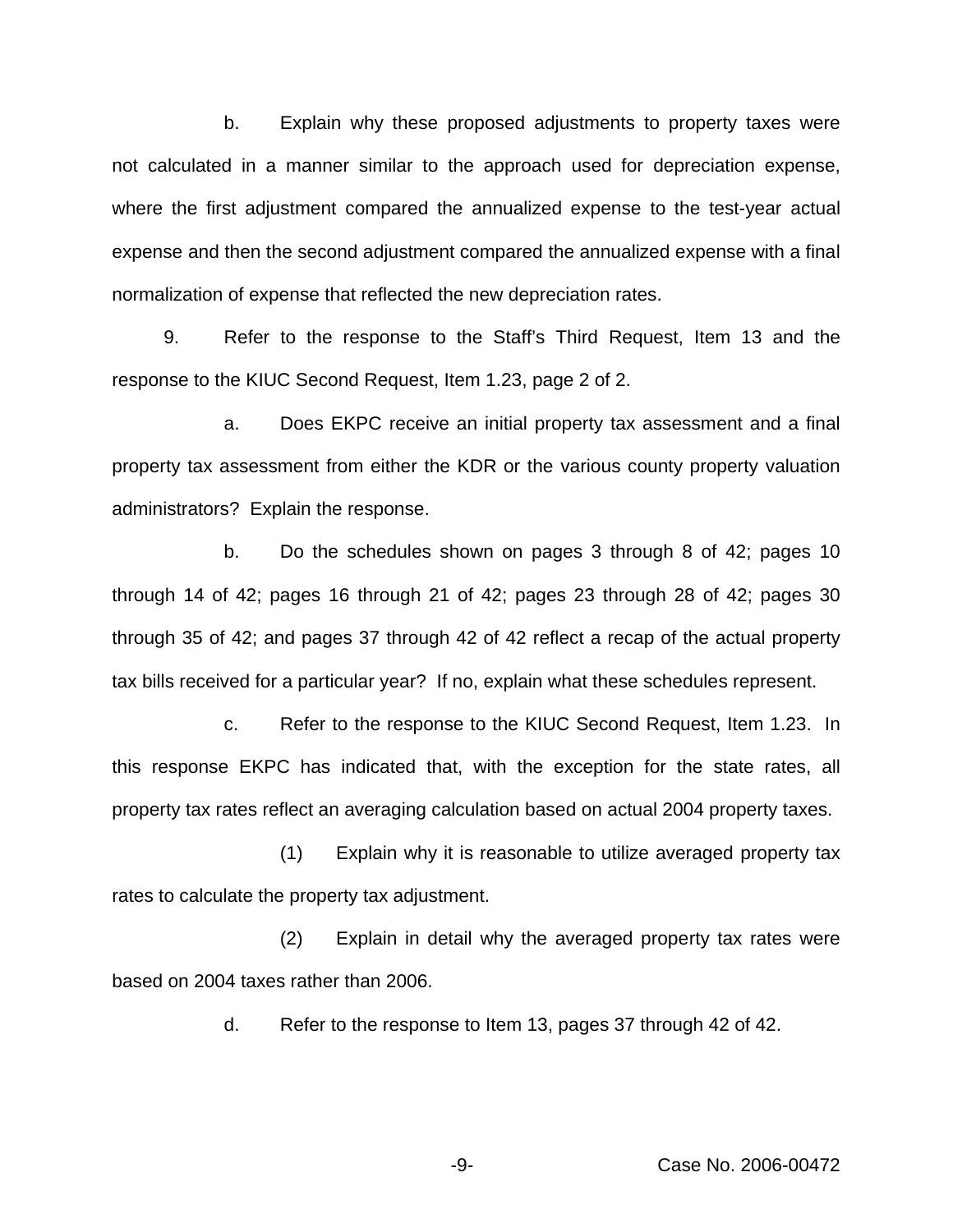(1) Could the proposed adjustment to property taxes have been determined by substituting the adjusted net book values as determined by EKPC for the amounts shown in the column titled "Assess" and then calculating the revised tax bills?

(2) Explain why this approach was not utilized.

(3) Provide a property tax adjustment for EKPC using the approach outlined in subpart (1) above.

10. Refer to the response to the Staff's Third Request, Item 17.

a. Explain why the final costs for the Powell-Taylor, Southpoint, and Cedar Grove substations were higher than the estimated amounts provided in Exhibit F, Schedule 25 of the Application.

b. Provide a revised Schedule 25 reflecting the actual cost at inservice date and any actual substation revenues.

11. Refer to the response to the Staff's Third Request, Item 21.

a. Concerning the response to Item 21(a), if EKPC has a copy of the National Rural Utilities Cooperative Finance Corporation's ("CFC") post-September 30, 2006 credit evaluation, provide copies of that evaluation. EKPC may request confidential treatment of the response pursuant to 807 KAR 5:001, Section 7. If EKPC does not have a copy of the most recent CFC credit evaluation, but has summaries or other information from the evaluation, provide copies of the summaries or other information.

b. Refer to the response to Item 21(a)(3), the Attachment, page 8 of 11. Under the heading "New Loan Applications Submitted" is the reference to a loan for the construction of the Smith Unit 1 and combustion turbines 8 through 12. Given the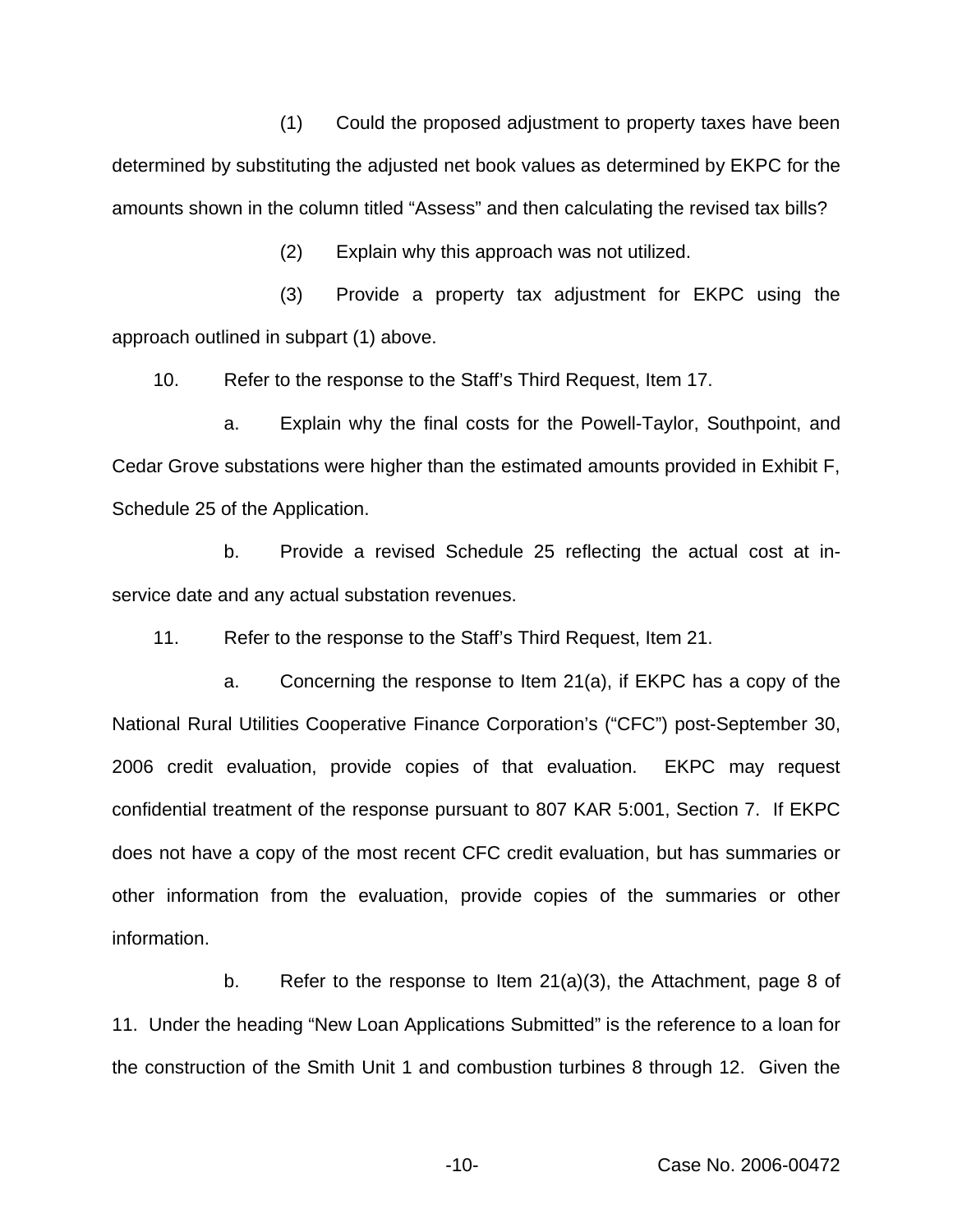May 11, 2007 Order in Case No. 2006-00564, $<sup>1</sup>$  will EKPC be amending the referenced</sup> loan application? Explain the response.

12. Refer to the response to the Staff's Third Request, Item 24(b). Provide copies of the 2006 Annual Report. If the report is not available as of the date of the response to this request, explain the reason(s) for the delay and indicate when the report will be available.

13. Refer to the response to the Staff's Third Request, Item 32.

a. Indicate when the key assumptions, data sources, and commentary for the 2007-2026 financial forecast were developed.

b. Were the Board of Directors advised of any changed conditions that directly affected the assumptions, data sources, or commentary used to develop the 2007-2026 financial forecast before it was adopted on March 5, 2007? Explain the response.

c. Refer to page 4 of 24. Explain in detail why the assumptions concerning the annual off-system sales for the period 2007-2010 are reasonable given the following:

(1) EKPC's actual off-system sales levels in 2005 and 2006;

(2) EKPC anticipates new base load generation not becoming operational before 2009.

<sup>&</sup>lt;sup>1</sup> Case No. 2006-00564, An Investigation Into East Kentucky Power Cooperative, Inc.'s Continued Need for Certificated Generation.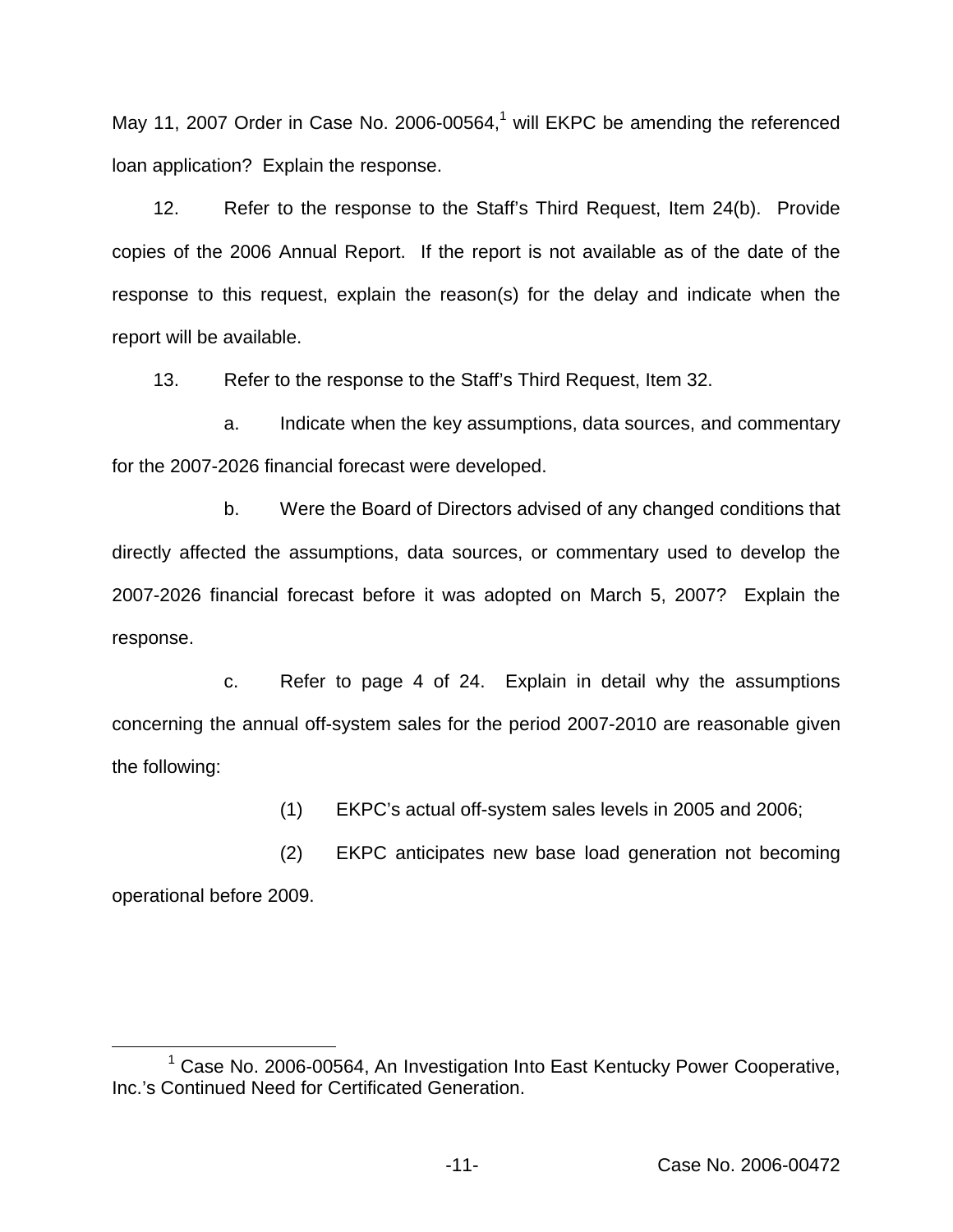(3) In the response to the Staff's Third Request, Item 39, page 2 of 2 is the statement, "EKPC's off-system sales are minimal, due to the absence of excess capacity."

d. Refer to page 5 of 24. Is it correct that EKPC anticipates that Smith Unit 1 will become operational in June 2011? If yes, explain why the assumptions stated an operational date of June 2010.

e. Refer to page 7 of 24.

(1) Would EKPC agree that the response to the Staff's Third Request, Item 6(e), the Attachment, page 6 of 6, shows total sources of funds available for investment as of December 31, 2006 to be \$208,127,891?

(2) Explain why the 2007-2026 financial forecast reported that funds available for investment were estimated to be \$93.9 million as of December 31, 2006, in light of the information provided in the response to the Staff's Third Request, Item 6(e).

f. Refer to page 9 of 24. Explain in detail why the assumption concerning the capacity and energy purchases from the Southeastern Power Administration do not reflect the situation at the Wolf Creek dam.

14. Refer to the response to the Staff's Third Request, Item 42.

a. Refer to the response to Item 42(a). EKPC states, "Some directors elect to have a portion of their fees paid into a tax deferred compensation plan at NRECA rather than receiving a check in the present." Explain in detail this option available to the directors. Include citations to the Internal Revenue Service Tax Code that allow for this deferral by non-employees of EKPC.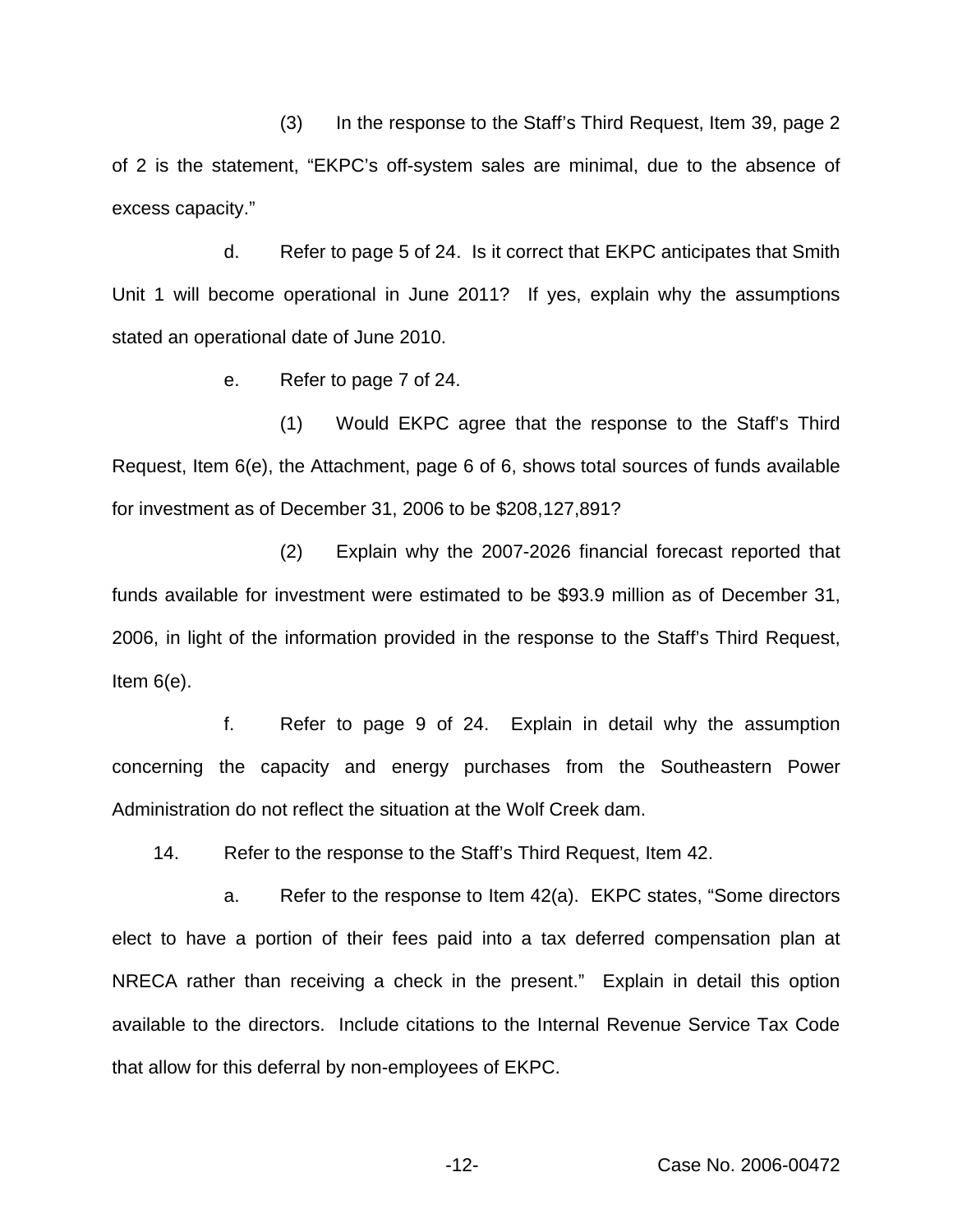b. Refer to the response to Item 42(d). EKPC states that Internet expenses are paid for each director. However, the analysis of directors' fees and expenses provided in the response to the Staff's First Request, Item 25(b), shows that only 12 of the 16 directors received this compensation. Explain why Internet service is provided for only some, but not all, directors.

c. Refer to the response to Item  $42(g)(1)$ . The Audit Committee Charter requires that this committee meet at least twice a year. However, the analysis of the directors' fees and expenses shows only one meeting during the test year.

(1) Did the Audit Committee meet between October 1 and December 31 of 2006?

(2) Indicate the number of Audit Committee meetings held in calendar year 2002, 2003, 2004, and 2005.

d. Refer to the response to Item  $42<sub>(g)(2)</sub>$ . Explain why all bid opening and negotiation meeting payments during the test year were paid to the same director.

e. Refer to the response to Item  $42(g)(4)$ . The response states, "These meetings of the President and CEO and the Board Officers were to discuss various issues with regard to EKPC, wherein power supply and cost were most likely the main topics."

(1) Why aren't the topics discussed at these meetings known?

(2) Were any notes, minutes, or other records kept of these meetings? If yes, provide copies of the applicable notes, minutes, or other records. If no, explain in detail why this information was not kept.

-13- Case No. 2006-00472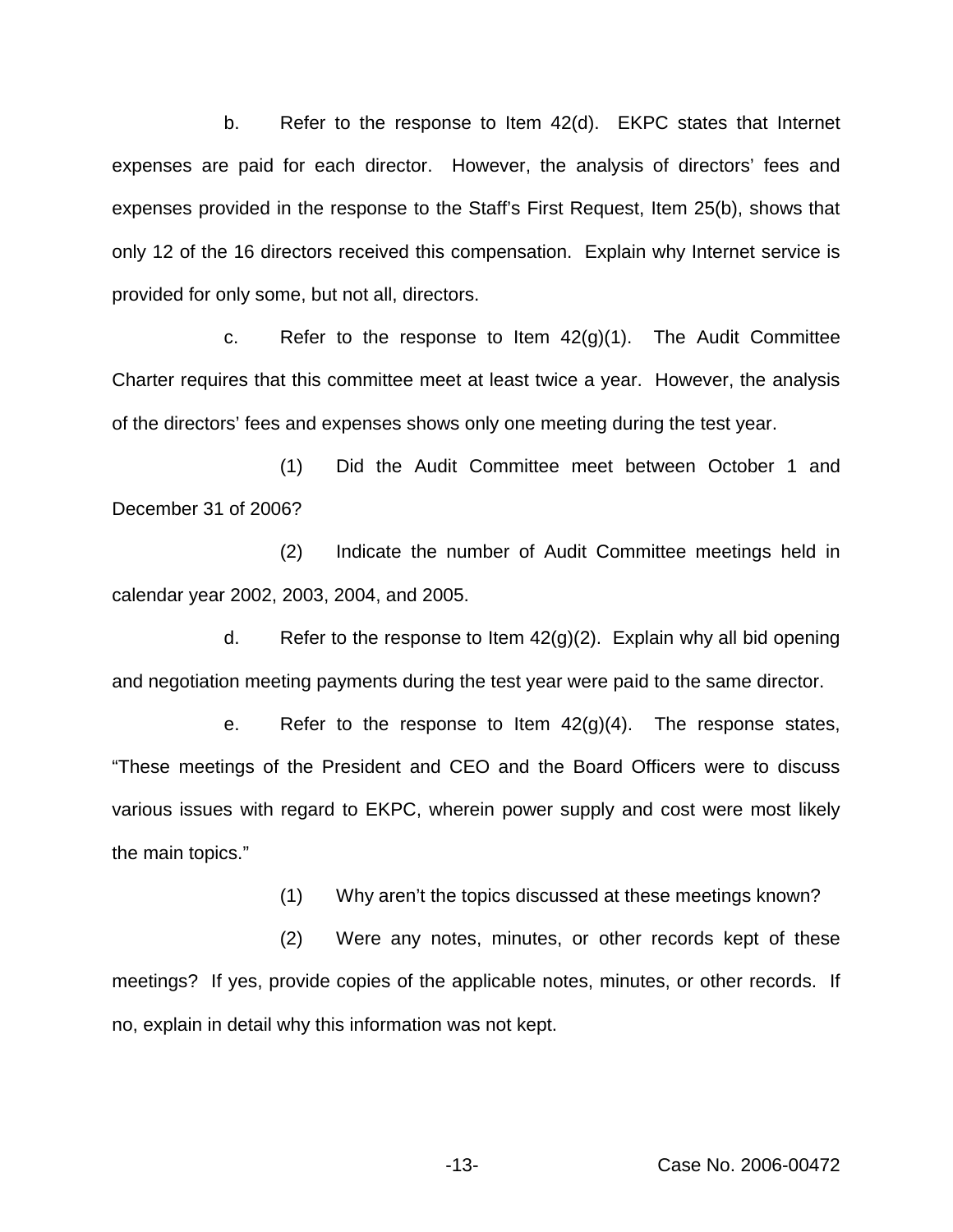f. Refer to the responses to Items  $42(g)(4)$  and  $42(g)(5)$ . EKPC was requested to explain why these expenses should be included for rate-making purposes. However, this explanation was not included in the responses. Provide the originally requested explanations.

g. Refer to the responses to Items  $42(g)(6)$ ,  $42(g)(7)$ ,  $42(g)(9)$ , and 42(g)(10). EKPC has stated that expenses for the CFC Forum, the Energy Management Conference, Director Conference, and the National Rural Electric Cooperative Association ("NRECA") Strategic Issues meeting have been excluded for rate-making purposes, except for two directors.

(1) Explain why the expenses for two directors should be included for rate-making purposes.

(2) Provide copies of programs, agendas, and other materials that describe and discuss the topics covered at these four meetings.

15. Refer to the response to the Staff's Third Request, Item 43.

a. Provide copies of the complete 2006 Generation and Transmission ("G&T") Compensation Survey. In addition, identify the preparer of the survey.

b. Provide a profile for each of the G&Ts listed by identification code below. The profile should include the number of member distribution cooperatives of the G&T, the number of ultimate retail customers served by the G&T, the total revenues for 2006, the total megawatt hours generated and sold during 2006, and the number of directors of the G&T.

- (1) B02
- (2) B15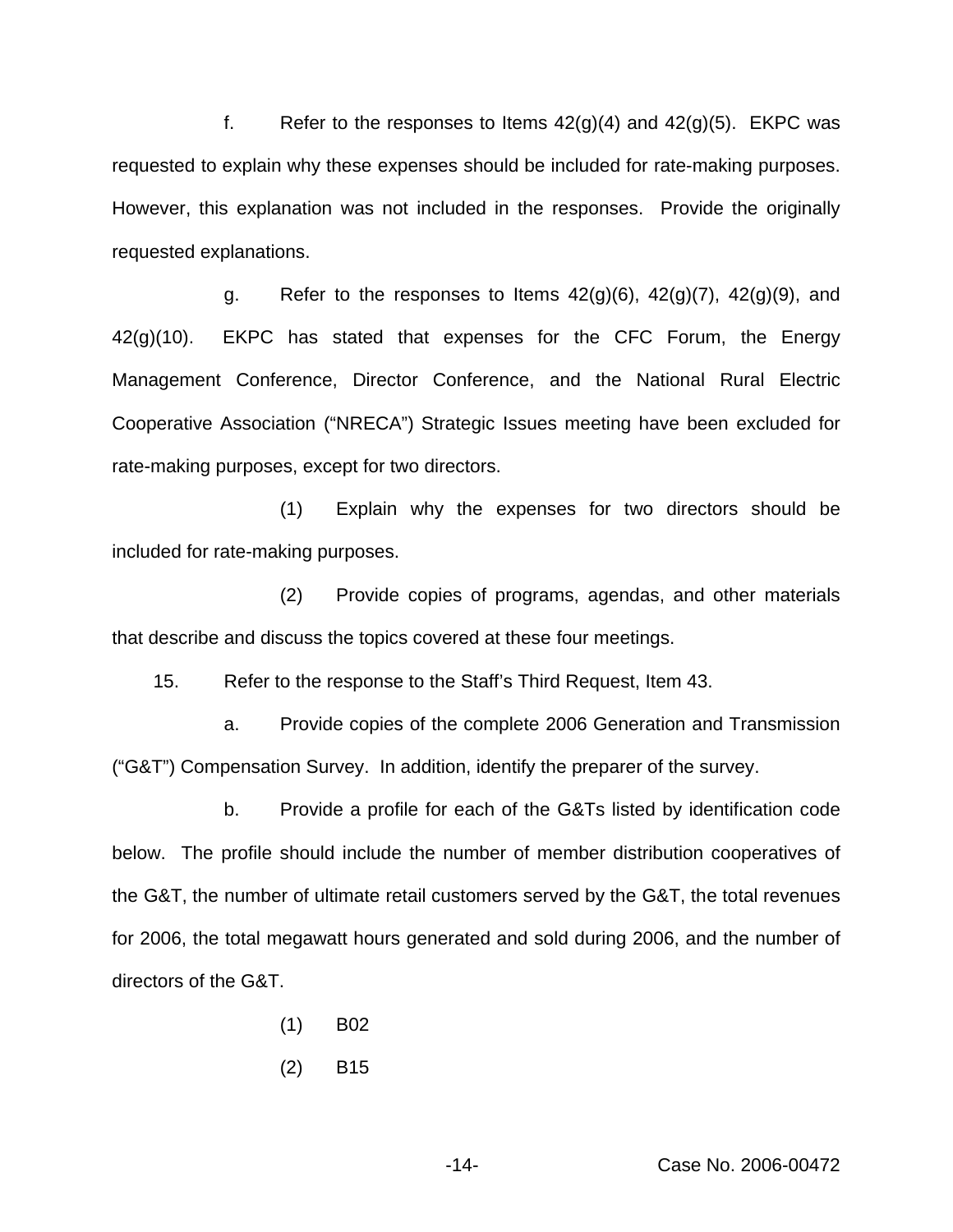- (3) B20
- (4) B22
- (5) B28
- (6) B34
- (7) B35
- (8) B41

16. Concerning the directors of EKPC:

a. Identify the representatives to the NRECA and the Kentucky Association of Electric Cooperatives.

b. Provide the total directors' fees and expenses for calendar years 2001 through 2006.

c. Provide the occupation or profession of each director serving on the board as of test-year end. If the director is retired, provide the director's occupation or profession while employed.

17. Refer to the response to the Staff's Third Request, Item 45, page 2 of 2. EKPC states that its economic/industrial development activities promote both its economic well-being and the Kentucky economy in general. Indicate the primary focus of these activities, promoting EKPC or the Kentucky economy. Explain how this conclusion was reached.

18. Refer to the response to the Staff's Third Request, Item 46(c). Explain in detail how EKPC determined the appropriate level of Partners Plus program promotional-type expenses to exclude for rate-making purposes. Include all workpapers, calculations, assumptions, and other supporting documentation.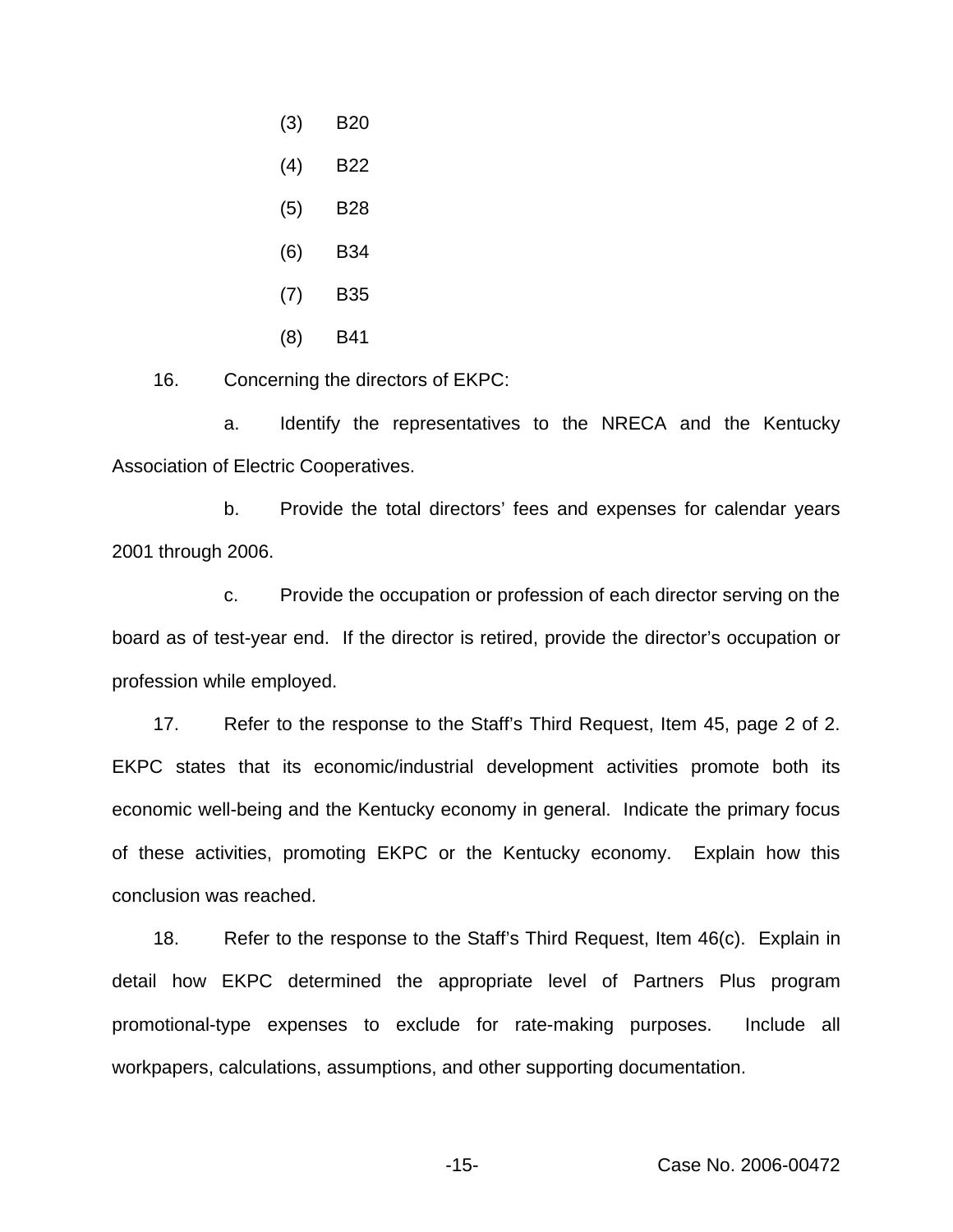19. Refer to the response to the Staff's Third Request, Item 49(c). EKPC was requested to provide a schedule detailing the transactions that made up the \$32,507,300 balance for Account No. 426 listed as "Other." While identifying three types of transactions and the amounts, EKPC responded that a difference of \$32,554,641 was redacted. However, EKPC did not submit the redacted information or request confidential treatment pursuant to 807 KAR 5:001, Section 7. Provide the originally requested information for the difference of \$32,554,641. EKPC may seek confidential treatment of the response by complying with the requirements of the applicable regulation.

20. Refer to the response to the Staff's Third Request, Item 50. Concerning the satisfaction survey services provided by Cooper Research and Preston Osborne Research:

a. Explain why EKPC conducts these surveys for its member systems.

b. Provide the amounts paid during the test year by the member systems to reimburse EKPC for the cost of the satisfaction surveys. If no reimbursement was provided, explain why.

21. Refer to the response to the Staff's Third Request, Item 52.

a. Provide the member annual service fees for 2007.

b. Refer to the responses to Items  $52(i)(1)$  and  $52(k)(1)$ . Explain why there were no written reports or written documentation of the presentations.

22. Refer to the response to the Staff's Third Request, Item 53(e), the Attachment, page 5 of 22. Article II of the Operating Agreement for Envision Energy Services, LLC ("Envision") states in part that the business and purpose of Envision shall